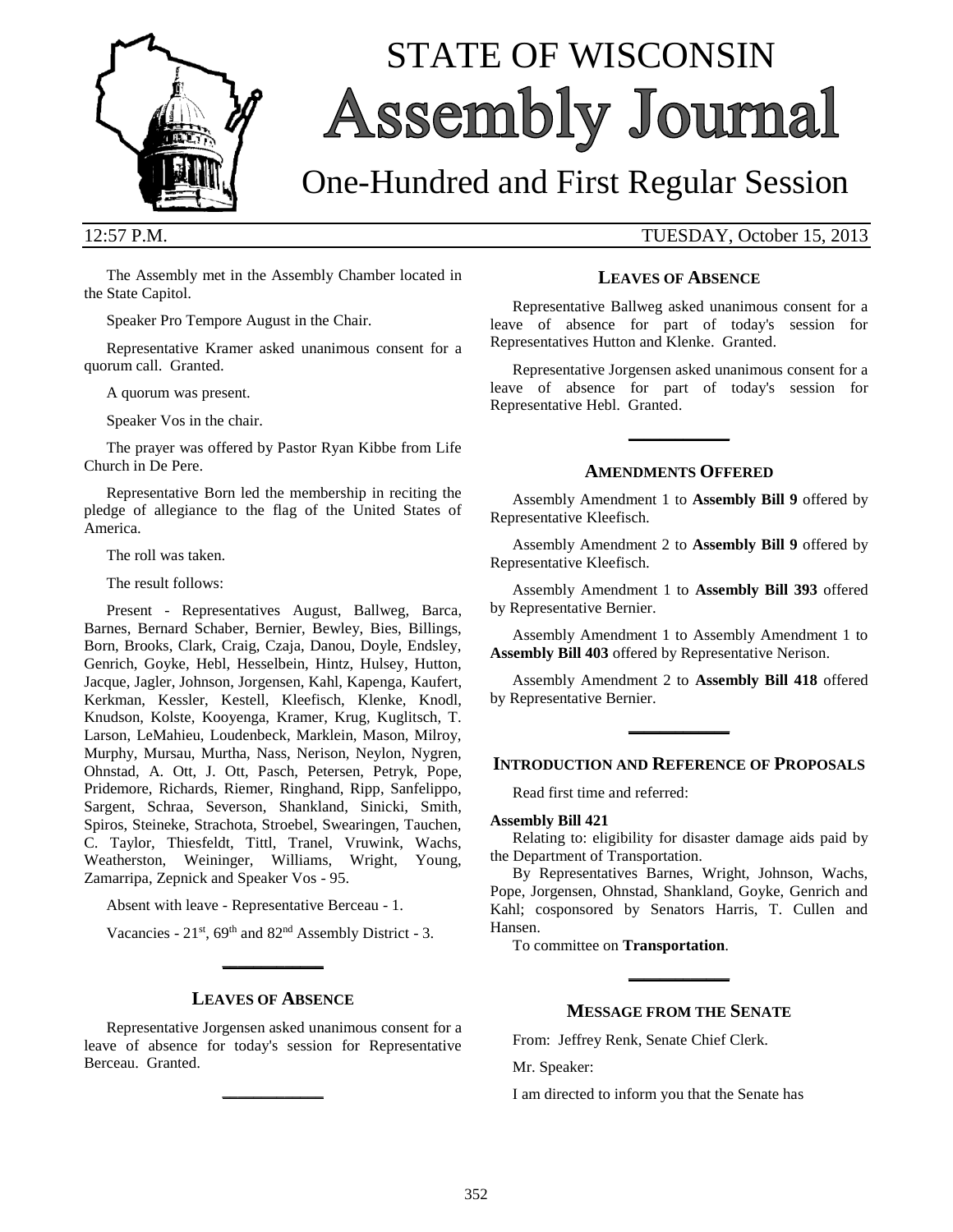#### Adopted and asks concurrence in: **Senate Joint Resolution 45 Senate Joint Resolution 54 Senate Joint Resolution 56**

Passed and asks concurrence in: **Senate Bill 315**

Concurred in:

**Assembly Joint Resolution 54 Assembly Joint Resolution 55 Assembly Joint Resolution 56 Assembly Joint Resolution 58 Assembly Joint Resolution 59**

### **\_\_\_\_\_\_\_\_\_\_\_\_\_ ACTION ON THE SENATE MESSAGE**

#### **Senate Joint Resolution 45**

Relating to: designating the Honor and Remember Flag as Wisconsin's emblem of service and sacrifice by those in the United States Armed Forces who have given their lives in the line of duty.

By Senators Harsdorf, Farrow, L. Taylor, Lehman and T. Cullen; cosponsored by Representatives Murtha, Petryk, Spiros, Williams, Kerkman, Milroy, Bernier, A. Ott, Bies, Ballweg, T. Larson, Murphy, Nass, Brooks, Vruwink and Marklein.

To committee on **Rules**.

#### **Senate Joint Resolution 54**

Relating to: proclaiming November 2013 as Pancreatic Cancer Awareness Month.

By Senators Darling, Cowles, Hansen, Kedzie, Lassa, Lazich, Lehman, Olsen, Risser, Schultz, Shilling and Wirch; cosponsored by Representatives Ballweg, Berceau, Bernier, Bies, Danou, Endsley, Hesselbein, Hintz, Jacque, Jorgensen, Kahl, Kaufert, Kerkman, Kleefisch, Kolste, Marklein, Milroy, Murphy, Ohnstad, A. Ott, Petryk, Pope, Pridemore, Ringhand, Ripp, Shankland, Spiros, Strachota, Thiesfeldt, Tittl, Tranel, Vruwink, Williams and Wright.

To committee on **Rules**.

#### **Senate Joint Resolution 56**

Relating to: proclaiming the month of October as Breast Cancer Awareness Month.

By Senators Darling, Lazich, T. Cullen, Erpenbach, Gudex, Harris, Harsdorf, Kedzie, C. Larson, Lassa, Lehman, L. Taylor and Wirch; cosponsored by Representatives Strachota, Czaja, Berceau, Bewley, Bies, Born, Danou, Goyke, Hebl, Jagler, Johnson, Jorgensen, Kahl, Kessler, Kleefisch, Krug, Mason, Milroy, Murtha, Nass, Ohnstad, A. Ott, Pridemore, Sinicki, Spiros, C. Taylor, Tranel and Wachs.

To committee on **Rules**.

#### **Senate Bill 315**

Relating to: exceptions to the prohibition of release of customer information by a municipal utility.

By Senators Farrow and Ellis; cosponsored by Representative Kaufert.

**\_\_\_\_\_\_\_\_\_\_\_\_\_**

To calendar of Thursday, October 17.

#### **COMMUNICATIONS**

October 15, 2013

Patrick E. Fuller Assembly Chief Clerk 17 West Main Street, Suite 401 Madison, WI 53703

Dear Chief Clerk Fuller:

Please add my name as a co-author of Assembly Bill 182, relating to the sale of homemade baked goods and homemade canned goods.

**\_\_\_\_\_\_\_\_\_\_\_\_\_**

Sincerely, *STEPHEN SMITH* State Representative 75th Assembly District

October 15, 2013

Representative David Craig *Email Correspondence*

Dear Representative Craig:

This email is in response to your question regarding 2013 Senate Bill 119. The bill ratifies a compact between several states and provinces of Canada that would provide for the possibility of mutual assistance in managing an emergency or disaster. In order to ratify a compact, generally a jurisdiction must approve of the exact language provided in the compact.

Specifically, you asked for an explanation of a provision in the bill that allows participating jurisdictions in the compact, to the extent practical, to provide, to the extent authorized by law, for the temporary suspension of any statutes or ordinances that impede the implementation of responsibilities.

It appears that this provision authorizes a participating jurisdiction to authorize the temporary suspension of laws within that jurisdiction that impede the implementation of the responsibilities provided by the compact. It also appears that this authorization must be provided by law. This means that the ability to temporarily suspend a Wisconsin law that impedes the implementation of the responsibilities provided by the compact would require separate legislation.

It should also be noted that the same language is included in the "Emergency Management Assistance Compact," a compact adopted by all 50 states, D.C., Puerto Rico, Guam, and the U.S. Virgin Islands. [s. 323.80 (3) (a) 7, Stats.] We are not aware of a Wisconsin law, enacted pursuant to this statute, that allows the temporary suspension of Wisconsin laws in the case of an emergency.

If you have any further questions, please feel free to contact us.

> Sincerely, *MIKE QUEENSLAND* Legislative Council *BOB NELSON* Legislative Reference Bureau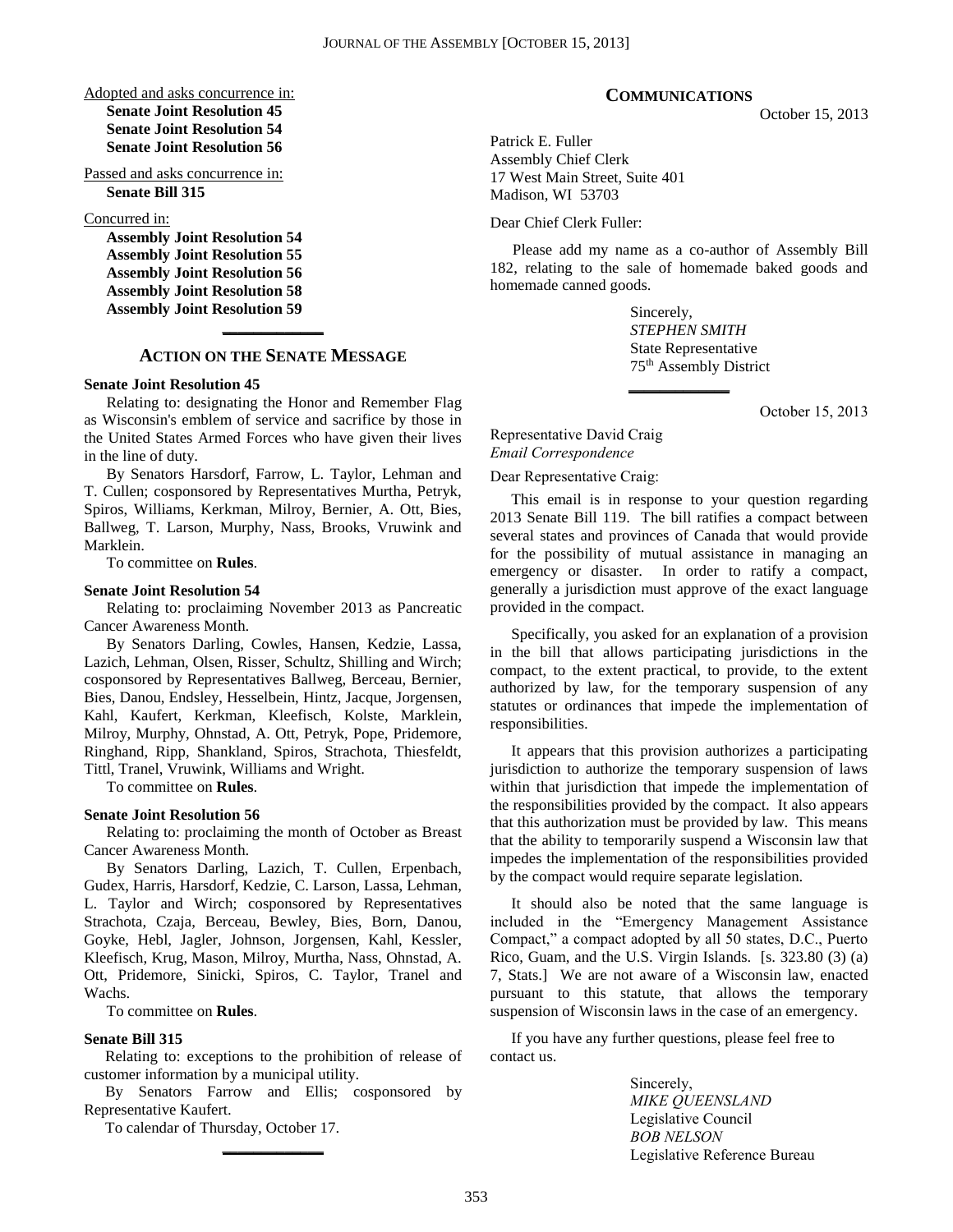#### **CALENDAR OF TUESDAY, OCTOBER 15**

**\_\_\_\_\_\_\_\_\_\_\_\_\_**

#### **Assembly Joint Resolution 54**

Relating to: congratulating Steve Walters on being named Wisconsin Journalist of the Year.

**\_\_\_\_\_\_\_\_\_\_\_\_\_**

#### **SPECIAL GUESTS**

Representative Richards introduced Steve Walters, who addressed the members from the rostrum. Mr. Walters was accompanied by his wife Rebecca; his son Eric and Eric's wife Michelle; his daughter Heather Berg; his son Alex and Alex's wife Heather and their children Taylor, Maxwell and Samuel.

The question was: Shall **Assembly Joint Resolution 54** be adopted?

Motion carried.

Representatives Kolste, Loudenbeck and Johnson asked unanimous consent to be added as coauthors of **Assembly Joint Resolution 54**. Granted.

Representative Kramer asked unanimous consent that the rules be suspended and that **Assembly Joint Resolution 54** be immediately messaged to the Senate. Granted.

Representative Hutton asked unanimous consent that his leave of absence be lifted. Granted.

#### **Assembly Joint Resolution 58**

Relating to: declaring October 2013 Co-op Month.

The question was: Shall **Assembly Joint Resolution 58** be adopted?

Motion carried.

Representatives Bewley and Jacque asked unanimous consent to be added as coauthors of **Assembly Joint Resolution 58**. Granted.

Representative Kramer asked unanimous consent that the rules be suspended and that **Assembly Joint Resolution 58** be immediately messaged to the Senate. Granted.

Representative Klenke asked unanimous consent that his leave of absence be lifted. Granted.

Representative Hebl asked unanimous consent that his leave of absence be lifted. Granted.

#### **Assembly Joint Resolution 59**

Relating to: Disability Awareness Month.

The question was: Shall **Assembly Joint Resolution 59** be adopted?

Motion carried.

Representative Jorgensen asked unanimous consent that all members of the Assembly be made coauthors of **Assembly Joint Resolution 59**. Granted.

Representative Kramer asked unanimous consent that the rules be suspended and that **Assembly Joint Resolution 59** be immediately messaged to the Senate. Granted.

#### **Assembly Resolution 18**

Relating to: commending the Honor Flight Network and its volunteers.

**\_\_\_\_\_\_\_\_\_\_\_\_\_**

#### **SPECIAL GUESTS**

Representative Vos introduced members of the Never Forgotten Honor Flight from Wausau including Mike Thompson, Jeff Zriny, Dick Jarvis and Jim Campbell; members of the Badger Honor Flight from Madison including Brian Ziegler, Vern Wendt, Roger Boeker, Amy Schmale, Elizabeth Templeton and Jody McClain; Jack Fitzgerald, a Honor Flight Flier and a World War II Navy aircraft carrier crew member in Southeast Asia and currently a Badger Honor Flight send-off bugler; Tom Gerothonas, a Badger Honor Flight Flier and Korea Army infantry veteran; members of the Stars and Stripes Honor Flight from the Milwaukee Area including Joe Dean, Jane Dean, Renee Riddle, Eileen Wilson, Mark Grams, Betty Grams, Paula Nelson, Steve Deutsch and Nancy Brown; members of the Freedom Honor Flight from LaCrosse including Bill Hoel, Charles Hanson, Randolph "Randy" Eddy Sr., Patti Lokken, Cheryl Higgins, Jeff Schroeder, Tom Hundt and Al Bailey; a member of the Honor Flight Northland from Northwest Wisconsin Gerry Herrington; members of the Old Glory Honor Flight from Appleton including Diane MacDonald, Drew MacDonald and Lorraine Van Kempen. Mr. Joe Dean addressed the members from the rostrum.

Representative Ringhand asked unanimous consent that all members of the Assembly be made coauthors of **Assembly Resolution 18**. Granted.

The question was: Shall **Assembly Resolution 18** be adopted?

Motion carried.

Speaker Vos asked unanimous consent that the Assembly stand informal. Granted.

**\_\_\_\_\_\_\_\_\_\_\_\_\_**

The Assembly stood informal.

1:39 P.M.

#### **INFORMAL**

**\_\_\_\_\_\_\_\_\_\_\_\_\_**

2:06 P.M.

The Assembly reconvened.

Speaker Vos in the chair.

354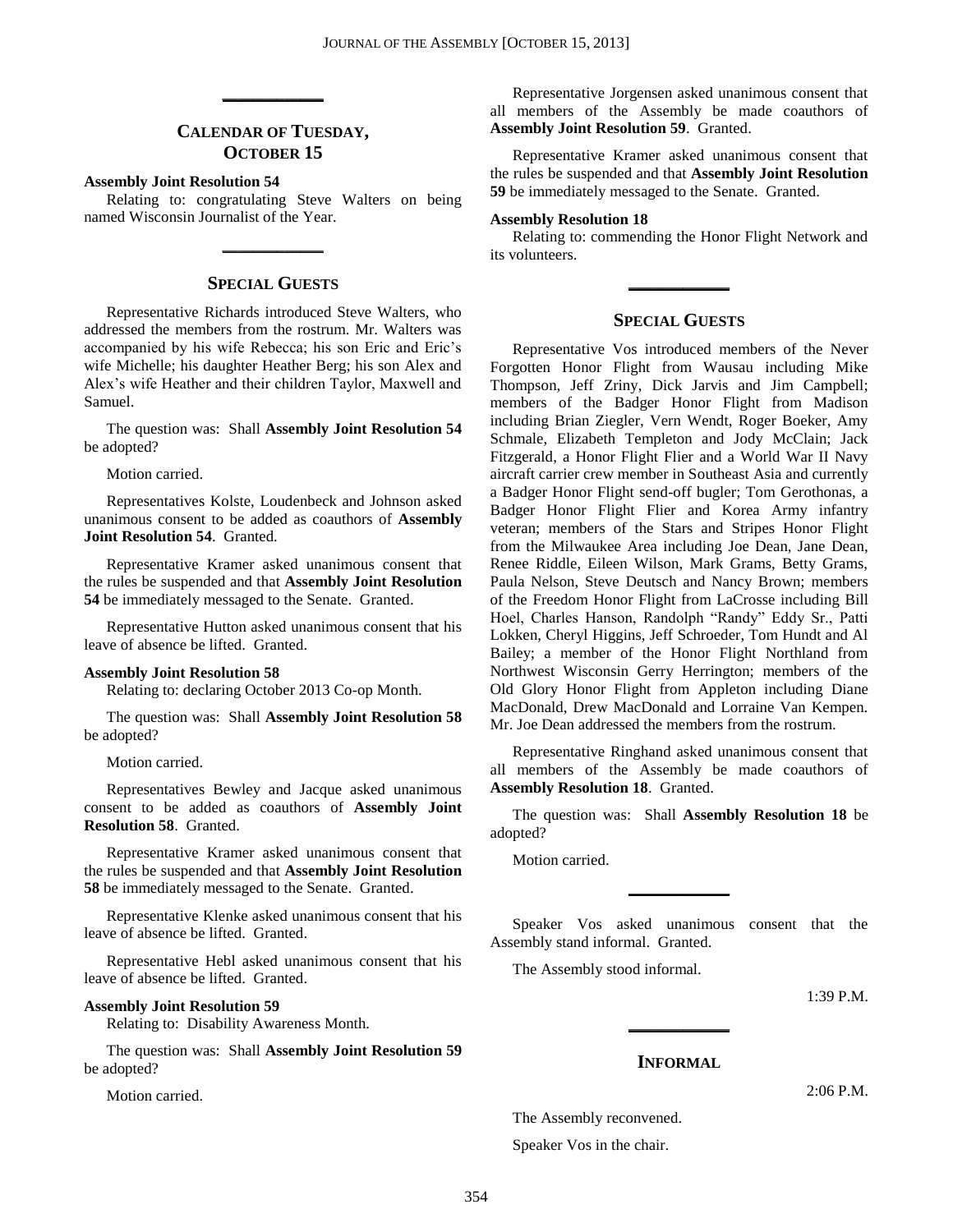Representative Kramer asked unanimous consent for a quorum call. Granted.

A quorum was present.

Speaker Pro Tempore August in the chair.

#### **Assembly Bill 107**

Relating to: an entertainer's surety bond.

The question was: Shall Assembly Substitute Amendment 1 to **Assembly Bill 107** be adopted?

Motion carried.

The question was: Shall **Assembly Bill 107** be ordered engrossed and read a third time?

#### Motion carried.

Representative Kramer asked unanimous consent that the rules be suspended and that **Assembly Bill 107** be given a third reading. Granted.

The question was: **Assembly Bill 107** having been read three times, shall the bill be passed?

Motion carried.

Representative Kramer asked unanimous consent that the rules be suspended and that **Assembly Bill 107** be immediately messaged to the Senate. Granted.

#### **Assembly Bill 191**

Relating to: theft of communication and video services, civil damages resulting from the theft of certain services, and providing penalties.

The question was: Shall Assembly Amendment 1 to **Assembly Bill 191** be adopted?

Motion carried.

The question was: Shall **Assembly Bill 191** be ordered engrossed and read a third time?

Motion carried.

Representative Kramer asked unanimous consent that the rules be suspended and that **Assembly Bill 191** be given a third reading. Granted.

The question was: **Assembly Bill 191** having been read three times, shall the bill be passed?

Motion carried.

Representative Kramer asked unanimous consent that the rules be suspended and that **Assembly Bill 191** be immediately messaged to the Senate. Granted.

#### **Assembly Bill 270**

Relating to: additional providers in the volunteer health care provider program and proof of financial responsibility and malpractice insurance requirements for certain advanced practice nurses serving as volunteer health care providers.

Representative Kramer asked unanimous consent that **Assembly Bill 270** be placed at the foot of today's calendar. Granted.

#### **Assembly Bill 271**

Relating to: corporate powers of Marine Corps League corporations.

The question was: Shall **Assembly Bill 271** be ordered engrossed and read a third time?

#### Motion carried.

Representative Kramer asked unanimous consent that the rules be suspended and that **Assembly Bill 271** be given a third reading. Granted.

The question was: **Assembly Bill 271** having been read three times, shall the bill be passed?

Motion carried.

Representative Kramer asked unanimous consent that the rules be suspended and that **Assembly Bill 271** be immediately messaged to the Senate. Granted.

#### **Assembly Bill 297**

Relating to: the use of race-based nicknames, logos, mascots, and team names by school boards.

Representative Kramer asked unanimous consent that the rules be suspended and that **Assembly Bill 297** be placed after **Assembly Bill 389** of today's calendar. Granted.

#### **Assembly Bill 381**

Relating to: the definitions of an all-terrain vehicle and a utility terrain vehicle, restrictions on operating an all-terrain vehicle or a utility terrain vehicle on a roadway, and seating requirements for utility terrain vehicles.

Representative Kramer asked unanimous consent that the rules be suspended and that **Assembly Bill 381** be placed after **Assembly Bill 297** of today's calendar. Granted.

#### **Assembly Bill 389**

Relating to: the maximum speed limit on freeways and expressways.

Representative Barca moved that **Assembly Bill 389** be referred to the committee on **Transportation**.

The question was: Shall **Assembly Bill 389** be referred to the committee on **Transportation**?

The roll was taken.

The result follows:

Ayes - Representatives Barca, Barnes, Bernard Schaber, Bewley, Billings, Clark, Danou, Doyle, Genrich, Goyke, Hebl, Hesselbein, Hintz, Hulsey, Johnson, Jorgensen, Kahl, Kessler, Kolste, Mason, Milroy, Ohnstad, Pasch, Pope, Richards, Riemer, Ringhand, Sargent, Shankland, Sinicki, Smith, C. Taylor, Vruwink, Wachs, Wright, Young, Zamarripa and Zepnick - 38.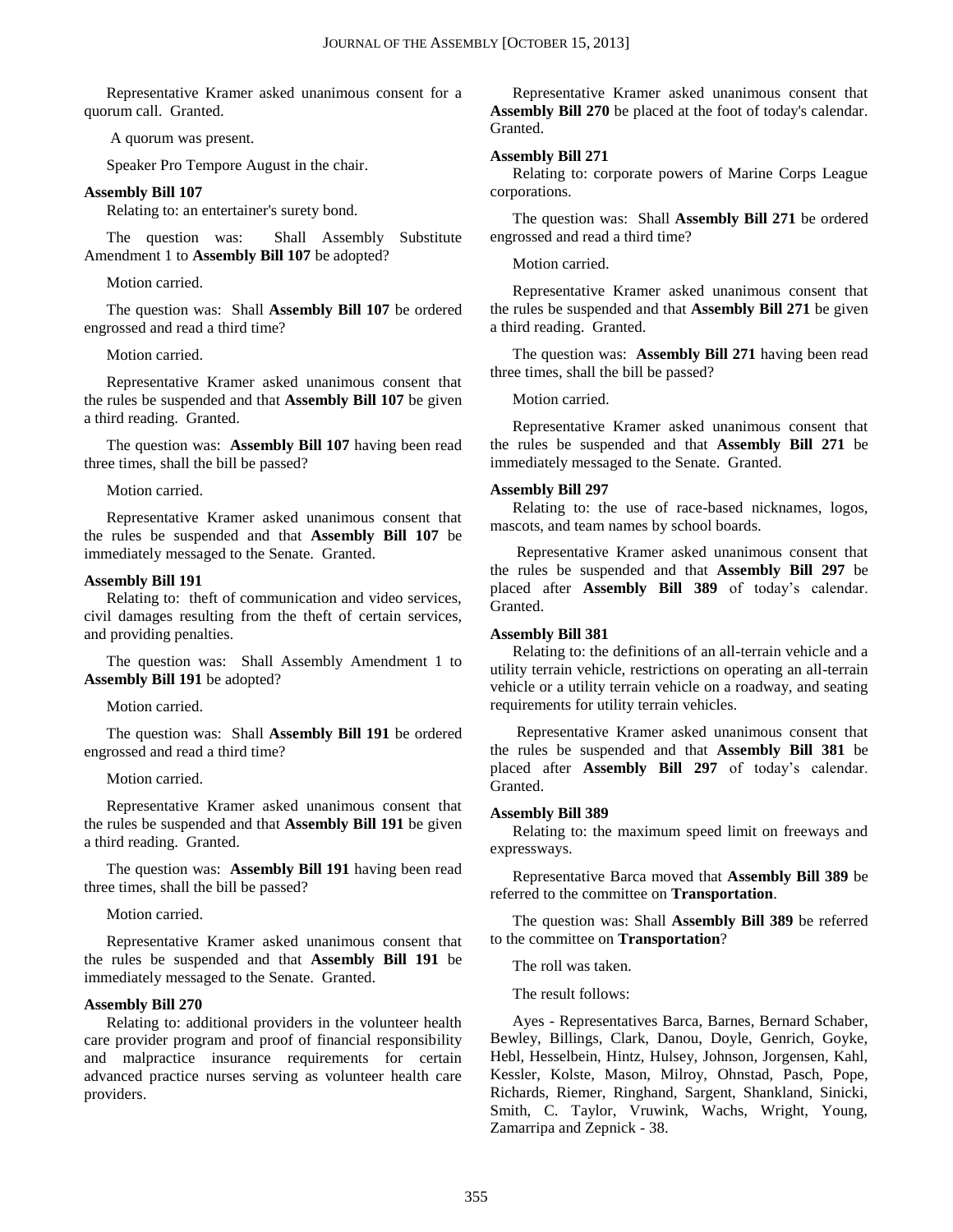Noes - Representatives August, Ballweg, Bernier, Bies, Born, Brooks, Craig, Czaja, Endsley, Hutton, Jacque, Jagler, Kapenga, Kaufert, Kerkman, Kestell, Kleefisch, Klenke, Knodl, Knudson, Kooyenga, Kramer, Krug, Kuglitsch, T. Larson, LeMahieu, Loudenbeck, Marklein, Murphy, Mursau, Murtha, Nass, Nerison, Neylon, Nygren, A. Ott, J. Ott, Petersen, Petryk, Pridemore, Ripp, Sanfelippo, Schraa, Severson, Spiros, Steineke, Strachota, Stroebel, Swearingen, Tauchen, Thiesfeldt, Tittl, Tranel, Weatherston, Weininger, Williams and Speaker Vos - 57.

Absent or not voting - Representative Berceau - 1.

Motion failed.

Assembly Amendment 3 to Assembly Substitute Amendment 1 to **Assembly Bill 389** offered by Representatives Bernard Schaber, Kolste, Ohnstad, Billings, Pope, Ringhand, Sinicki, Clark, Bewley, Hesselbein, Danou and Pasch.

Representative Kramer moved that Assembly Amendment 3 to Assembly Substitute Amendment 1 to **Assembly Bill 389** be laid on the table.

The question was: Shall Assembly Amendment 3 to Assembly Substitute Amendment 1 to **Assembly Bill 389** be laid on the table?

The roll was taken.

The result follows:

Ayes - Representatives August, Ballweg, Bernier, Bies, Born, Brooks, Craig, Czaja, Endsley, Hutton, Jacque, Jagler, Kapenga, Kaufert, Kerkman, Kestell, Kleefisch, Klenke, Knodl, Knudson, Kooyenga, Kramer, Krug, Kuglitsch, T. Larson, LeMahieu, Loudenbeck, Marklein, Murphy, Mursau, Murtha, Nass, Nerison, Neylon, Nygren, A. Ott, J. Ott, Petersen, Petryk, Pridemore, Ripp, Sanfelippo, Schraa, Severson, Spiros, Steineke, Strachota, Stroebel, Swearingen, Tauchen, Thiesfeldt, Tittl, Tranel, Vruwink, Weatherston, Weininger, Williams and Speaker Vos - 58.

Noes - Representatives Barca, Barnes, Bernard Schaber, Bewley, Billings, Clark, Danou, Doyle, Genrich, Goyke, Hebl, Hesselbein, Hintz, Hulsey, Johnson, Jorgensen, Kahl, Kessler, Kolste, Mason, Milroy, Ohnstad, Pasch, Pope, Richards, Riemer, Ringhand, Sargent, Shankland, Sinicki, Smith, C. Taylor, Wachs, Wright, Young, Zamarripa and Zepnick - 37.

Absent or not voting - Representative Berceau - 1.

Motion carried.

Assembly Amendment 4 to Assembly Substitute Amendment 1 to **Assembly Bill 389** offered by Representatives Bernard Schaber, Kolste, Ohnstad, Billings, Pope, Ringhand, Sinicki, Hesselbein, Bewley and Pasch.

Representative Kramer moved that Assembly Amendment 4 to Assembly Substitute Amendment 1 to **Assembly Bill 389** be laid on the table.

The question was: Shall Assembly Amendment 4 to Assembly Substitute Amendment 1 to **Assembly Bill 389** be laid on the table?

The roll was taken.

The result follows:

Ayes - Representatives August, Ballweg, Barca, Bernier, Bies, Born, Brooks, Craig, Czaja, Endsley, Hutton, Jacque, Jagler, Jorgensen, Kapenga, Kerkman, Kestell, Kleefisch, Klenke, Knodl, Knudson, Kooyenga, Kramer, Krug, Kuglitsch, T. Larson, LeMahieu, Loudenbeck, Marklein, Milroy, Murphy, Mursau, Murtha, Nass, Nerison, Neylon, Nygren, A. Ott, J. Ott, Petersen, Petryk, Pridemore, Ripp, Sanfelippo, Schraa, Severson, Spiros, Steineke, Strachota, Stroebel, Swearingen, Tauchen, Thiesfeldt, Tittl, Tranel, Vruwink, Weatherston, Weininger, Williams and Speaker Vos - 60.

Noes - Representatives Barnes, Bernard Schaber, Bewley, Billings, Clark, Danou, Doyle, Genrich, Goyke, Hebl, Hesselbein, Hintz, Hulsey, Johnson, Kahl, Kaufert, Kessler, Kolste, Mason, Ohnstad, Pasch, Pope, Richards, Riemer, Ringhand, Sargent, Shankland, Sinicki, Smith, C. Taylor, Wachs, Wright, Young, Zamarripa and Zepnick - 35.

Absent or not voting - Representative Berceau - 1.

Motion carried.

Representative Jorgensen asked unanimous consent to be recorded as voting "**No**" on the previous question. Granted.

Assembly Amendment 5 to Assembly Substitute Amendment 1 to **Assembly Bill 389** offered by Representatives Bernard Schaber, Kolste, Ohnstad, Billings, Pope, Ringhand, Sinicki, Clark, Bewley, Hesselbein, Danou, Pasch and Smith.

Representative Kramer moved that Assembly Amendment 5 to Assembly Substitute Amendment 1 to **Assembly Bill 389** be laid on the table.

The question was: Shall Assembly Amendment 5 to Assembly Substitute Amendment 1 to **Assembly Bill 389** be laid on the table?

The roll was taken.

The result follows:

Ayes - Representatives August, Ballweg, Bernier, Bies, Born, Brooks, Craig, Czaja, Endsley, Hutton, Jacque, Jagler, Kapenga, Kerkman, Kestell, Kleefisch, Klenke, Knodl, Knudson, Kooyenga, Kramer, Krug, Kuglitsch, T. Larson, LeMahieu, Loudenbeck, Marklein, Milroy, Murphy, Mursau, Murtha, Nass, Nerison, Neylon, Nygren, A. Ott, J. Ott, Petersen, Petryk, Pridemore, Ripp, Sanfelippo, Schraa, Severson, Spiros, Steineke, Strachota, Stroebel, Swearingen, Tauchen, Thiesfeldt, Tittl, Tranel, Vruwink, Weatherston, Weininger, Williams and Speaker Vos - 58.

Noes - Representatives Barca, Barnes, Bernard Schaber, Bewley, Billings, Clark, Danou, Doyle, Genrich, Goyke,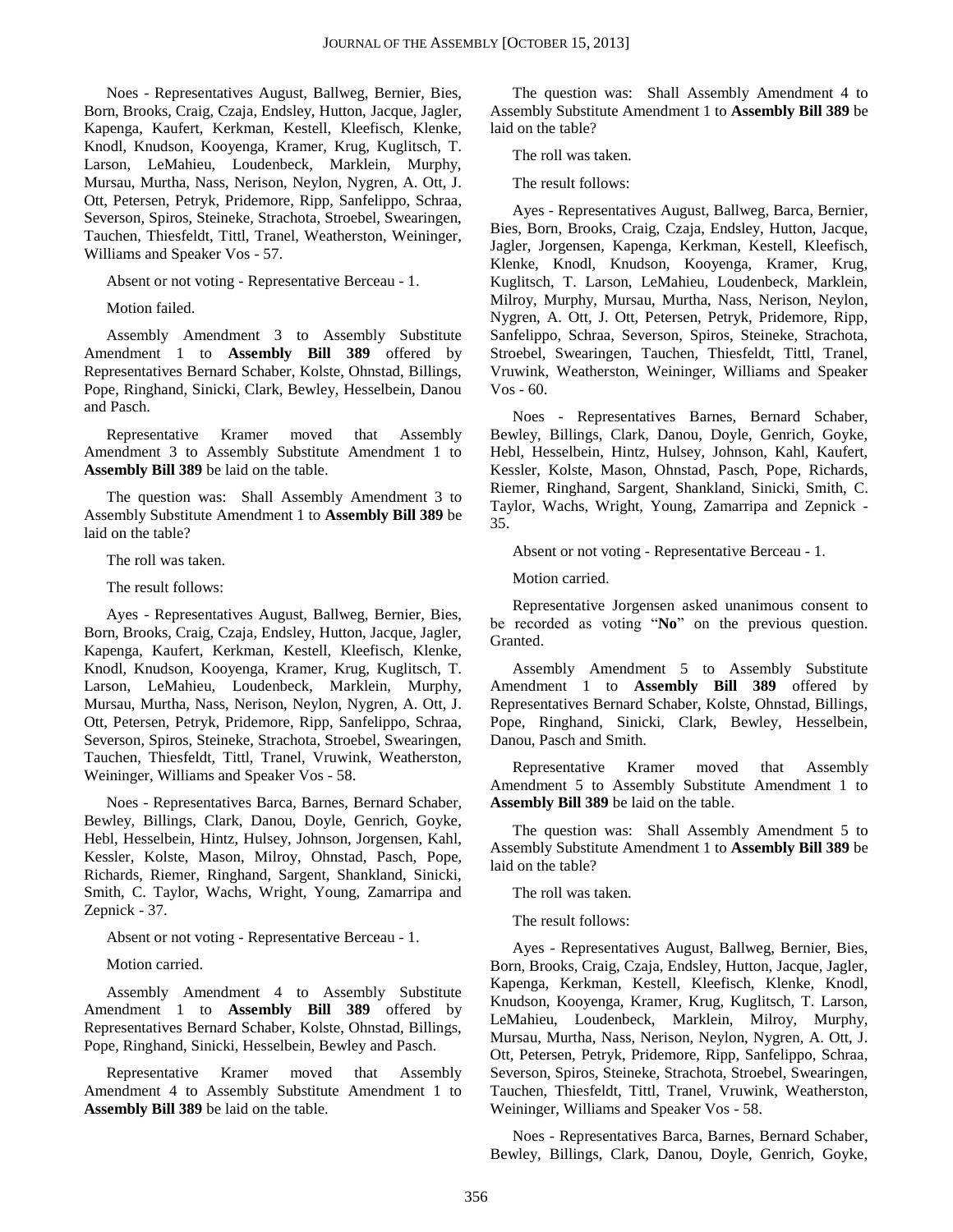Hebl, Hesselbein, Hintz, Hulsey, Johnson, Jorgensen, Kahl, Kaufert, Kessler, Kolste, Mason, Ohnstad, Pasch, Pope, Richards, Riemer, Ringhand, Sargent, Shankland, Sinicki, Smith, C. Taylor, Wachs, Wright, Young, Zamarripa and Zepnick - 37.

Absent or not voting - Representative Berceau - 1.

Motion carried.

Assembly Amendment 6 to Assembly Substitute Amendment 1 to **Assembly Bill 389** offered by Representatives Bernard Schaber, Billings, Ohnstad, Smith, Bewley, Hesselbein, Danou, Pasch, Barca and Hintz.

Representative Kramer moved that Assembly Amendment 6 to Assembly Substitute Amendment 1 to **Assembly Bill 389** be laid on the table.

The question was: Shall Assembly Amendment 6 to Assembly Substitute Amendment 1 to **Assembly Bill 389** be laid on the table?

The roll was taken.

The result follows:

Ayes - Representatives August, Ballweg, Bernier, Bies, Born, Brooks, Craig, Czaja, Endsley, Hutton, Jacque, Jagler, Kapenga, Kaufert, Kerkman, Kestell, Kleefisch, Klenke, Knodl, Knudson, Kooyenga, Kramer, Krug, Kuglitsch, T. Larson, LeMahieu, Loudenbeck, Marklein, Milroy, Murphy, Mursau, Murtha, Nass, Nerison, Neylon, Nygren, A. Ott, J. Ott, Petersen, Petryk, Pridemore, Ripp, Sanfelippo, Schraa, Severson, Spiros, Steineke, Strachota, Stroebel, Swearingen, Tauchen, Thiesfeldt, Tittl, Tranel, Vruwink, Weatherston, Weininger, Williams and Speaker Vos - 59.

Noes - Representatives Barca, Barnes, Bernard Schaber, Bewley, Billings, Clark, Danou, Doyle, Genrich, Goyke, Hebl, Hesselbein, Hintz, Hulsey, Johnson, Jorgensen, Kahl, Kessler, Kolste, Mason, Ohnstad, Pasch, Pope, Richards, Riemer, Ringhand, Sargent, Shankland, Sinicki, Smith, C. Taylor, Wachs, Wright, Young, Zamarripa and Zepnick - 36.

Absent or not voting - Representative Berceau - 1.

Motion carried.

Assembly Amendment 7 to Assembly Substitute Amendment 1 to **Assembly Bill 389** offered by Representatives Tittl and Spiros.

The question was: Shall Assembly Amendment 7 to Assembly Substitute Amendment 1 to **Assembly Bill 389** be adopted?

Motion carried.

The question was: Shall Assembly Substitute Amendment 1 to **Assembly Bill 389** be adopted?

Motion carried.

The question was: Shall **Assembly Bill 389** be ordered engrossed and read a third time?

Motion carried.

Representative Kramer asked unanimous consent that the rules be suspended and that **Assembly Bill 389** be given a third reading. Granted.

The question was: **Assembly Bill 389** having been read three times, shall the bill be passed?

The roll was taken.

The result follows:

Ayes - Representatives August, Ballweg, Barca, Bernier, Born, Brooks, Craig, Czaja, Endsley, Hutton, Jacque, Jagler, Jorgensen, Kahl, Kapenga, Kaufert, Kerkman, Kessler, Kestell, Kleefisch, Klenke, Knodl, Knudson, Kolste, Kooyenga, Kramer, Krug, Kuglitsch, T. Larson, LeMahieu, Loudenbeck, Marklein, Mason, Murphy, Mursau, Murtha, Nass, Nerison, Neylon, Nygren, A. Ott, J. Ott, Petersen, Petryk, Pridemore, Ripp, Sanfelippo, Schraa, Severson, Smith, Steineke, Strachota, Stroebel, Swearingen, Tauchen, Thiesfeldt, Tittl, Tranel, Weatherston, Weininger, Williams, Young and Speaker Vos - 63.

Noes - Representatives Barnes, Bernard Schaber, Bewley, Bies, Billings, Clark, Danou, Doyle, Genrich, Goyke, Hebl, Hesselbein, Hintz, Hulsey, Johnson, Milroy, Ohnstad, Pasch, Pope, Richards, Riemer, Ringhand, Sargent, Shankland, Sinicki, Spiros, C. Taylor, Vruwink, Wachs, Wright, Zamarripa and Zepnick - 32.

Absent or not voting - Representative Berceau - 1.

Motion carried.

Representative Kramer asked unanimous consent that the rules be suspended and that **Assembly Bill 389** be immediately messaged to the Senate. Granted.

#### **Senate Bill 110**

Relating to: motor vehicle registration by the Department of Transportation, historic military vehicles, and Kei class vehicles.

The question was: Shall **Senate Bill 110** be ordered to a third reading?

Motion carried.

Representative Kramer asked unanimous consent that the rules be suspended and that **Senate Bill 110** be given a third reading. Granted.

The question was: **Senate Bill 110** having been read three times, shall the bill be concurred in?

Motion carried.

Representative Kramer asked unanimous consent that the rules be suspended and that **Senate Bill 110** be immediately messaged to the Senate. Granted.

#### **Senate Bill 118**

Relating to: authorization for an additional deputy adjutant general in the department of military affairs.

The question was: Shall **Senate Bill 118** be ordered to a third reading?

Motion carried.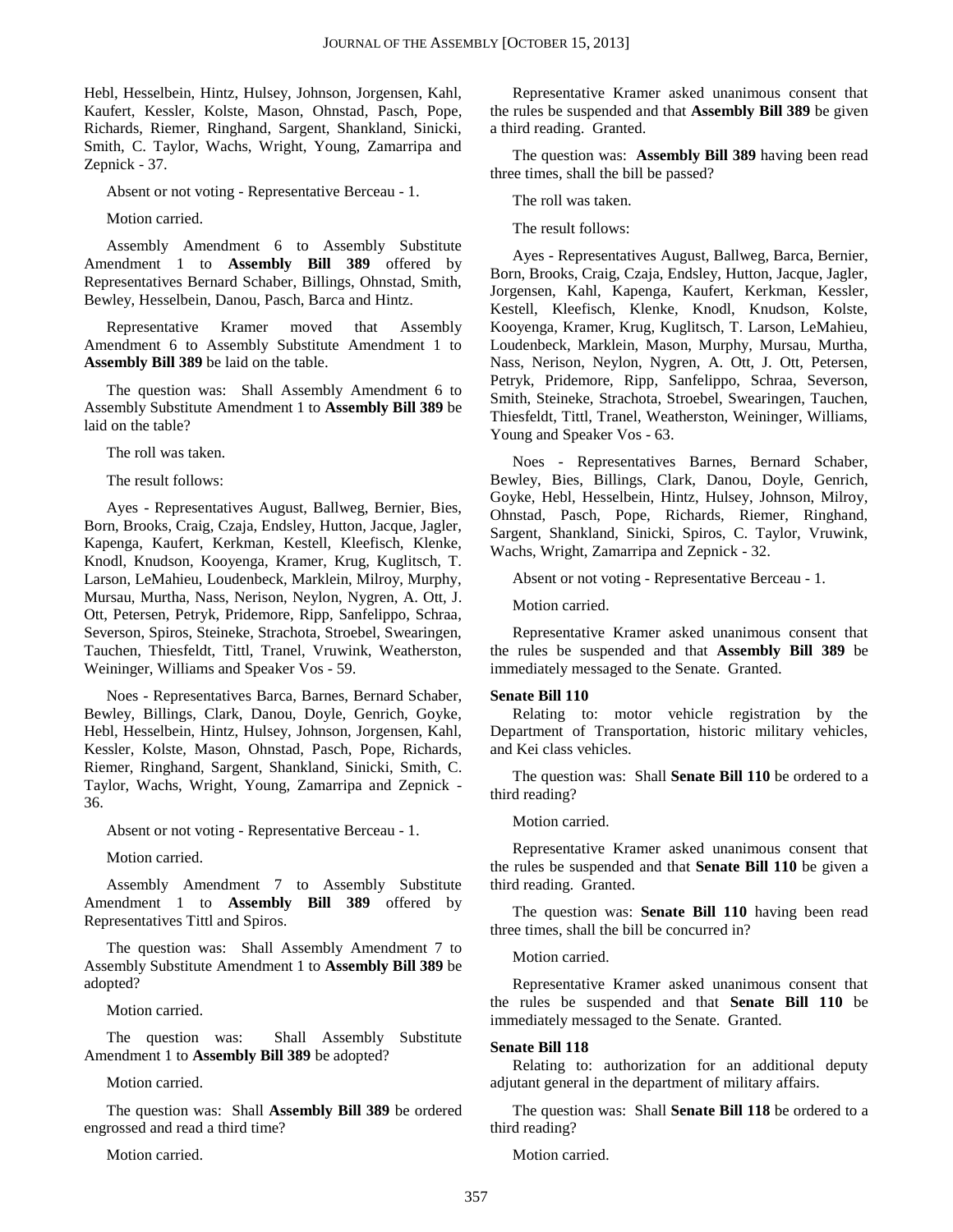Representative Kramer asked unanimous consent that the rules be suspended and that **Senate Bill 118** be given a third reading. Granted.

The question was: **Senate Bill 118** having been read three times, shall the bill be concurred in?

Motion carried.

Representative Barca asked unanimous consent to be added as a cosponsor of **Senate Bill 118**. Granted.

Representative Kramer asked unanimous consent that the rules be suspended and that **Senate Bill 118** be immediately messaged to the Senate. Granted.

#### **LEAVES OF ABSENCE**

**\_\_\_\_\_\_\_\_\_\_\_\_\_**

Representative Ballweg asked unanimous consent for a leave of absence for part of today's session for Representatives Bies and A. Ott. Granted.

#### **Senate Bill 119**

Relating to: ratification of the state and province emergency management assistance compact.

The question was: Shall **Senate Bill 119** be ordered to a third reading?

Motion carried.

Representative Kramer asked unanimous consent that the rules be suspended and that **Senate Bill 119** be given a third reading. Granted.

The question was: **Senate Bill 119** having been read three times, shall the bill be concurred in?

Motion carried.

Representative Kramer asked unanimous consent that the rules be suspended and that **Senate Bill 119** be immediately messaged to the Senate. Granted.

#### **Senate Bill 178**

Relating to: hunting, fishing, and trapping approvals issued to recipients of the purple heart medal.

The question was: Shall Assembly Amendment 1 to **Senate Bill 178** be adopted?

Motion carried.

The question was: Shall **Senate Bill 178** be ordered to a third reading?

Motion carried.

Representative Kramer asked unanimous consent that the rules be suspended and that **Senate Bill 178** be given a third reading. Granted.

The question was: **Senate Bill 178** having been read three times, shall the bill be concurred in as amended?

Motion carried.

Representatives Wright, Smith, Barca and Riemer asked unanimous consent to be added as cosponsors of **Senate Bill 178**. Granted.

Representative Kramer asked unanimous consent that the rules be suspended and that **Senate Bill 178** be immediately messaged to the Senate. Granted.

#### **Senate Bill 240**

Relating to: knowledge tests for commercial driver license applicants who hold a military commercial driver license.

The question was: Shall **Senate Bill 240** be ordered to a third reading?

Motion carried.

Representative Kramer asked unanimous consent that the rules be suspended and that **Senate Bill 240** be given a third reading. Granted.

The question was: **Senate Bill 240** having been read three times, shall the bill be concurred in?

Motion carried.

Representatives Smith, Barca and Riemer asked unanimous consent to be added as cosponsors of **Senate Bill 240**. Granted.

Representative Kramer asked unanimous consent that the rules be suspended and that **Senate Bill 240** be immediately messaged to the Senate. Granted.

#### **Senate Bill 247**

Relating to: commercial motor vehicle out-of-service violations.

The question was: Shall **Senate Bill 247** be ordered to a third reading?

Motion carried.

Representative Kramer asked unanimous consent that the rules be suspended and that **Senate Bill 247** be given a third reading. Granted.

The question was: **Senate Bill 247** having been read three times, shall the bill be concurred in?

Motion carried.

Representative Kramer asked unanimous consent that the rules be suspended and that **Senate Bill 247** be immediately messaged to the Senate. Granted.

#### **Assembly Bill 297**

Relating to: the use of race-based nicknames, logos, mascots, and team names by school boards.

Representative Bewley moved that **Assembly Bill 297** be referred to the committee on **Education**.

The question was: Shall **Assembly Bill 297** be referred to the committee on **Education**?

The roll was taken.

The result follows: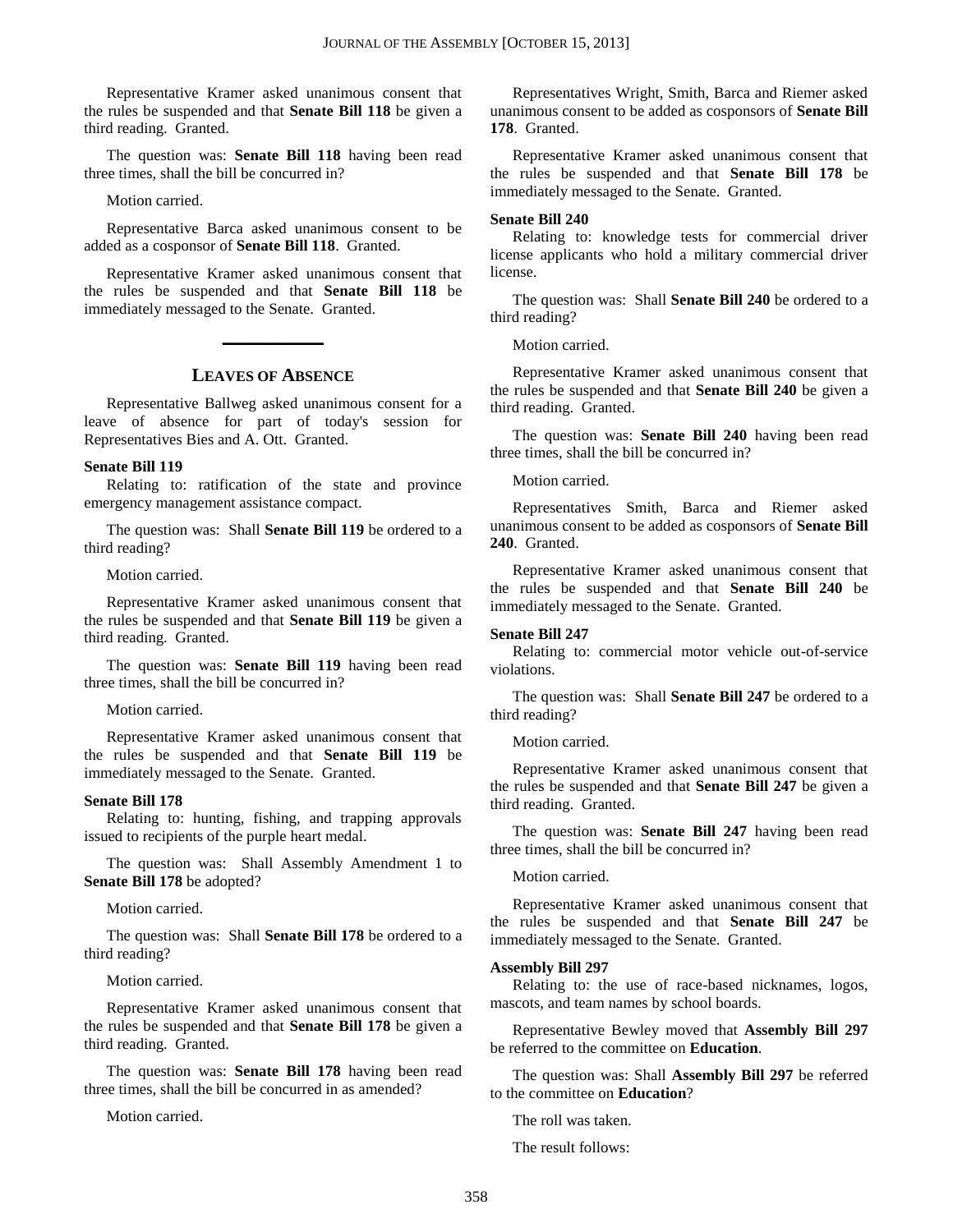Ayes - Representatives Barca, Barnes, Bernard Schaber, Bewley, Billings, Clark, Danou, Doyle, Genrich, Goyke, Hebl, Hesselbein, Hintz, Hulsey, Johnson, Jorgensen, Kahl, Kessler, Kolste, Mason, Milroy, Ohnstad, Pasch, Pope, Richards, Riemer, Ringhand, Sargent, Shankland, Sinicki, Smith, C. Taylor, Vruwink, Wachs, Wright, Young, Zamarripa and Zepnick - 38.

Noes - Representatives August, Ballweg, Bernier, Bies, Born, Brooks, Craig, Czaja, Endsley, Hutton, Jacque, Jagler, Kapenga, Kaufert, Kerkman, Kestell, Kleefisch, Klenke, Knodl, Knudson, Kooyenga, Kramer, Krug, Kuglitsch, T. Larson, LeMahieu, Loudenbeck, Marklein, Murphy, Mursau, Murtha, Nass, Nerison, Neylon, Nygren, A. Ott, J. Ott, Petersen, Petryk, Pridemore, Ripp, Sanfelippo, Schraa, Severson, Spiros, Steineke, Strachota, Stroebel, Swearingen, Tauchen, Thiesfeldt, Tittl, Tranel, Weatherston, Weininger, Williams and Speaker Vos - 57.

Absent or not voting - Representative Berceau - 1.

Motion failed.

The question was: Shall Assembly Substitute Amendment 1 to **Assembly Bill 297** be adopted?

Motion carried.

The question was: Shall **Assembly Bill 297** be ordered engrossed and read a third time?

#### Motion carried.

Representative Steineke asked unanimous consent that the rules be suspended and that **Assembly Bill 297** be given a third reading. Granted.

The question was: **Assembly Bill 297** having been read three times, shall the bill be passed?

The roll was taken.

The result follows:

Ayes - Representatives August, Ballweg, Bernier, Born, Craig, Czaja, Endsley, Hutton, Jacque, Jagler, Kapenga, Kaufert, Kerkman, Kestell, Kleefisch, Klenke, Knodl, Knudson, Kooyenga, Kramer, Kuglitsch, T. Larson, LeMahieu, Loudenbeck, Marklein, Murphy, Murtha, Nass, Nerison, Neylon, Nygren, J. Ott, Petersen, Petryk, Pridemore, Ripp, Sanfelippo, Schraa, Severson, Spiros, Steineke, Strachota, Stroebel, Swearingen, Tauchen, Thiesfeldt, Tittl, Tranel, Weatherston, Weininger, Williams and Speaker Vos - 52.

Noes - Representatives Barca, Barnes, Bernard Schaber, Bewley, Billings, Brooks, Clark, Danou, Doyle, Genrich, Goyke, Hebl, Hesselbein, Hintz, Hulsey, Johnson, Jorgensen, Kahl, Kessler, Kolste, Krug, Mason, Milroy, Mursau, Ohnstad, Pasch, Pope, Richards, Riemer, Ringhand, Sargent, Shankland, Sinicki, Smith, C. Taylor, Vruwink, Wachs, Wright, Young, Zamarripa and Zepnick - 41.

Paired for - Representative Bies - 1.

Paired against - Representative A. Ott - 1.

Absent or not voting - Representative Berceau - 1.

Motion carried.

Representative Kramer asked unanimous consent that the rules be suspended and that **Assembly Bill 297** be immediately messaged to the Senate. Granted.

#### **MESSAGE FROM THE SENATE**

**\_\_\_\_\_\_\_\_\_\_\_\_\_**

From: Jeffrey Renk, Senate Chief Clerk.

Mr. Speaker:

I am directed to inform you that the Senate has

#### Passed and asks concurrence in:

**Senate Bill 310**

#### **ACTION ON THE SENATE MESSAGE**

**\_\_\_\_\_\_\_\_\_\_\_\_\_**

Representative Kramer asked unanimous consent that the rules be suspended and that **Senate Bill 310** be withdrawn from the Senate message and taken up at this time. Granted.

#### **Senate Bill 310**

Relating to: the definitions of an all-terrain vehicle and a utility terrain vehicle, restrictions on operating an all-terrain vehicle or a utility terrain vehicle on a roadway, and seating requirements for utility terrain vehicles.

By Senators Harsdorf, Petrowski, Tiffany, Vinehout, Cowles, Moulton, Kedzie, Leibham, Shilling, Grothman, Lassa and Hansen; cosponsored by Representatives Severson, A. Ott, Bernier, Czaja, Danou, Krug, T. Larson, Marklein, Milroy, Mursau, Nygren, Petryk, Ringhand, Ripp, Smith, Spiros, Steineke, Swearingen, Tauchen, Wright, Endsley and Kuglitsch.

The question was: Shall **Senate Bill 310** be ordered to a third reading?

Motion carried.

Representative Kramer asked unanimous consent that the rules be suspended and that **Senate Bill 310** be given a third reading. Granted.

The question was: **Senate Bill 310** having been read three times, shall the bill be concurred in?

#### Motion carried.

Representative Kramer asked unanimous consent that the rules be suspended and that **Senate Bill 310** be immediately messaged to the Senate. Granted.

#### **Assembly Bill 381**

Relating to: the definitions of an all-terrain vehicle and a utility terrain vehicle, restrictions on operating an all-terrain vehicle or a utility terrain vehicle on a roadway, and seating requirements for utility terrain vehicles.

Representative Barca asked unanimous consent to be added as a coauthor of **Assembly Bill 381**. Granted.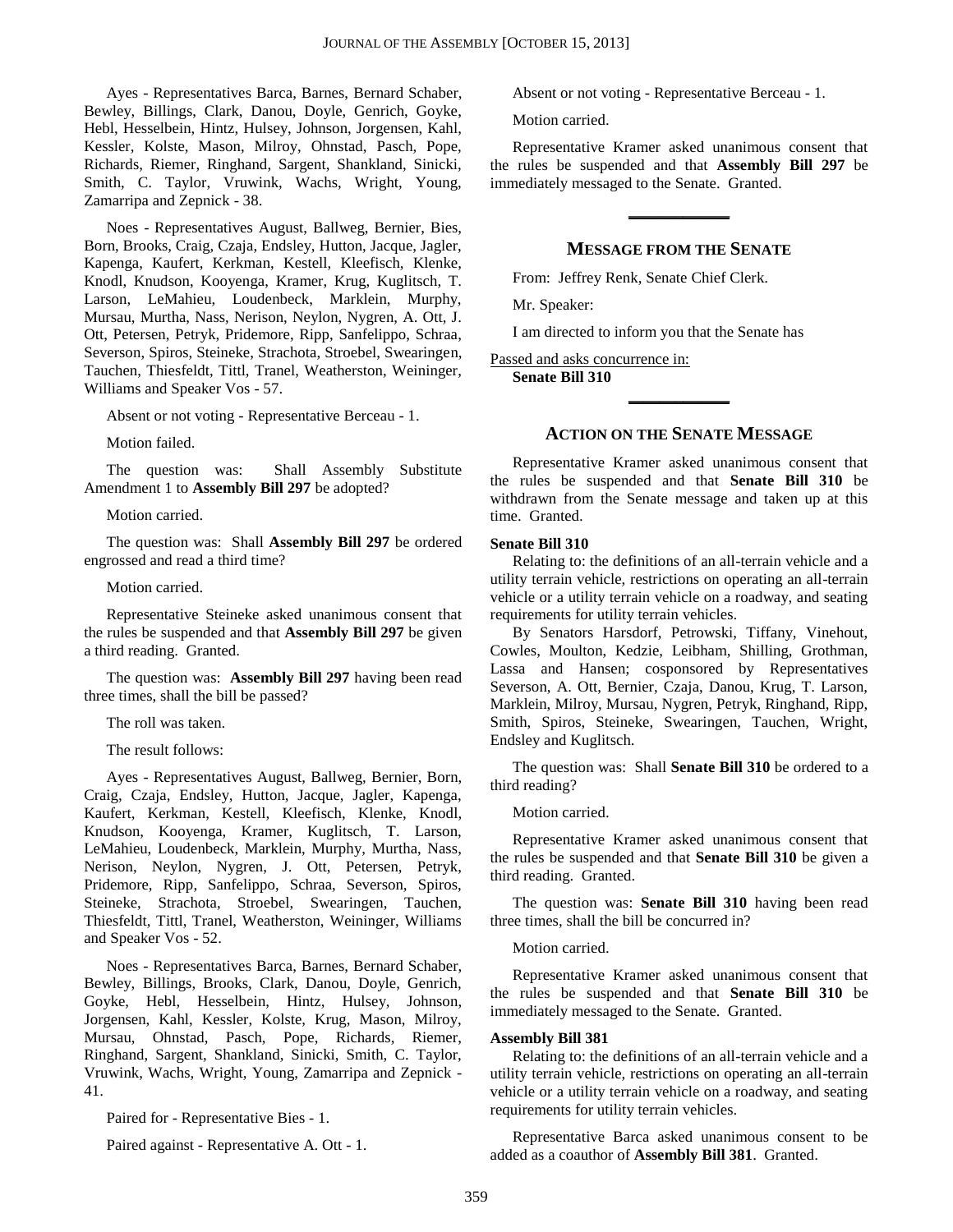Representative Kramer asked unanimous consent that **Assembly Bill 381** be laid on the table. Granted.

**\_\_\_\_\_\_\_\_\_\_\_\_\_**

#### **LEAVES OF ABSENCE**

Representative Ballweg asked unanimous consent for a leave of absence for part of today's session for Representative Spiros. Granted.

#### **Assembly Bill 270**

Relating to: additional providers in the volunteer health care provider program and proof of financial responsibility and malpractice insurance requirements for certain advanced practice nurses serving as volunteer health care providers.

The question was: Shall Assembly Amendment 1 to Assembly Substitute Amendment 1 to **Assembly Bill 270** be adopted?

Motion carried.

The question was: Shall Assembly Amendment 2 to Assembly Substitute Amendment 1 to **Assembly Bill 270** be adopted?

Motion carried.

The question was: Shall Assembly Substitute Amendment 1 to **Assembly Bill 270** be adopted?

Motion carried.

The question was: Shall **Assembly Bill 270** be ordered engrossed and read a third time?

#### Motion carried.

Representative Kramer asked unanimous consent that the rules be suspended and that **Assembly Bill 270** be given a third reading. Granted.

The question was: **Assembly Bill 270** having been read three times, shall the bill be passed?

Motion carried.

Representative Jorgensen asked unanimous consent to be recorded as voting "**Aye**" on the previous question. Granted.

Representatives Hintz and Hulsey asked unanimous consent to be added as coauthors of **Assembly Bill 270**. Granted.

Representative Kramer asked unanimous consent that the rules be suspended and that **Assembly Bill 270** be immediately messaged to the Senate. Granted.

#### **VISITORS**

**\_\_\_\_\_\_\_\_\_\_\_\_\_**

During today's session, the following visitors honored the Assembly by their presence and were welcomed by the presiding officer and the members:

Cooperative Network representatives Sher Brandt, Beata Kailies, John Manske, Jim Rabbitt, Tim Clay and Jenny Bernhardt, guests of Representative Nerison.

Stian Herlofsen from Norway, an AFS exchange student at the Fort Atkinson School District, guest of Representative Nass.

#### **ANNOUNCEMENTS**

**\_\_\_\_\_\_\_\_\_\_\_\_\_**

Representative August asked unanimous consent that the Assembly adjourn in memory of E.J. Plesko of Madison, who passed away on October 8. Granted.

Representative Bewley asked unanimous consent that the Assembly adjourn in memory of John Zohimsky of Phillips, who passed away on October 10 at the age of 87. Granted.

Representative Hulsey asked unanimous consent that the Assembly adjourn in memory of Tom Barry of Madison, who passed away on August 7. Granted.

Representative Pasch asked unanimous consent that the Assembly adjourn in honor of her, father Edward Kawczynski Sr., on the occasion of his  $90<sup>th</sup>$  birthday today. Granted.

Representative Spiros asked unanimous consent that the Assembly adjourn in honor of his father, Socrates Spiros, on the occasion of his 75<sup>th</sup> birthday on October 14. Granted.

Representative Murphy asked unanimous consent that the Assembly adjourn in honor of his daughter, Sara Chandler, on the occasion of her first child due in February 2014. Granted.

Representative Mason asked unanimous consent that the Assembly adjourn in honor of his wife, Rebecca Mason, on the occasion of her birthday on October 12. Granted.

Representative Sinicki asked unanimous consent that the Assembly adjourn in honor of her son, Jim Sinicki, on the occasion of his marriage to Hannah Tews on September 26. Granted.

Representative Bernier asked unanimous consent that the Assembly adjourn in honor of her granddaughter, Paityn Mae, on the occasion of her third birthday today. Granted.

Representative Kolste asked unanimous consent that the Assembly adjourn in honor of her son, Drew and his wife Catherine Kolb, who are expecting a child in February 2014. Granted.

Representative Hebl asked unanimous consent that the Assembly adjourn in honor of Richard and Diane Amelse of Sun Prairie, on the occasion of their 50<sup>th</sup> wedding anniversary on October 12. Granted.

Representative Hebl asked unanimous consent that the Assembly adjourn in honor of Marvalene and Virgil Schroeder of Sun Prairie, on the occasion of their 60<sup>th</sup> wedding anniversary on October 10. Granted.